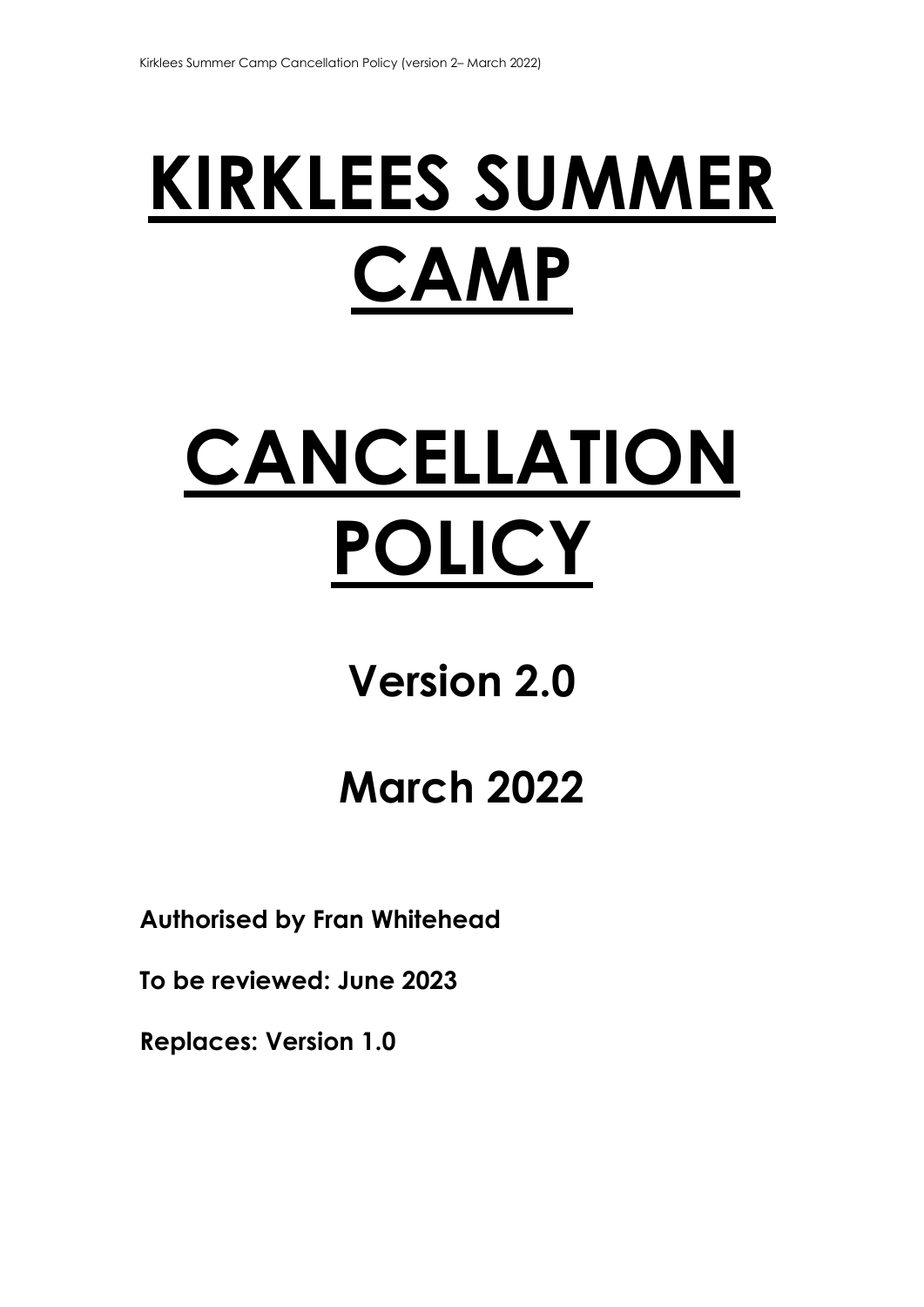## **LOG OF VERSION CHANGES AND POLICY REVIEWS**

| <b>Version</b> | Date written      | Date of           | <b>Changes made</b>          |
|----------------|-------------------|-------------------|------------------------------|
|                |                   | review            |                              |
|                |                   | <b>March 2022</b> |                              |
| 2.0            | <b>March 2022</b> | June 2023         | Introductory paragraph added |
|                |                   |                   | Format and layout amended    |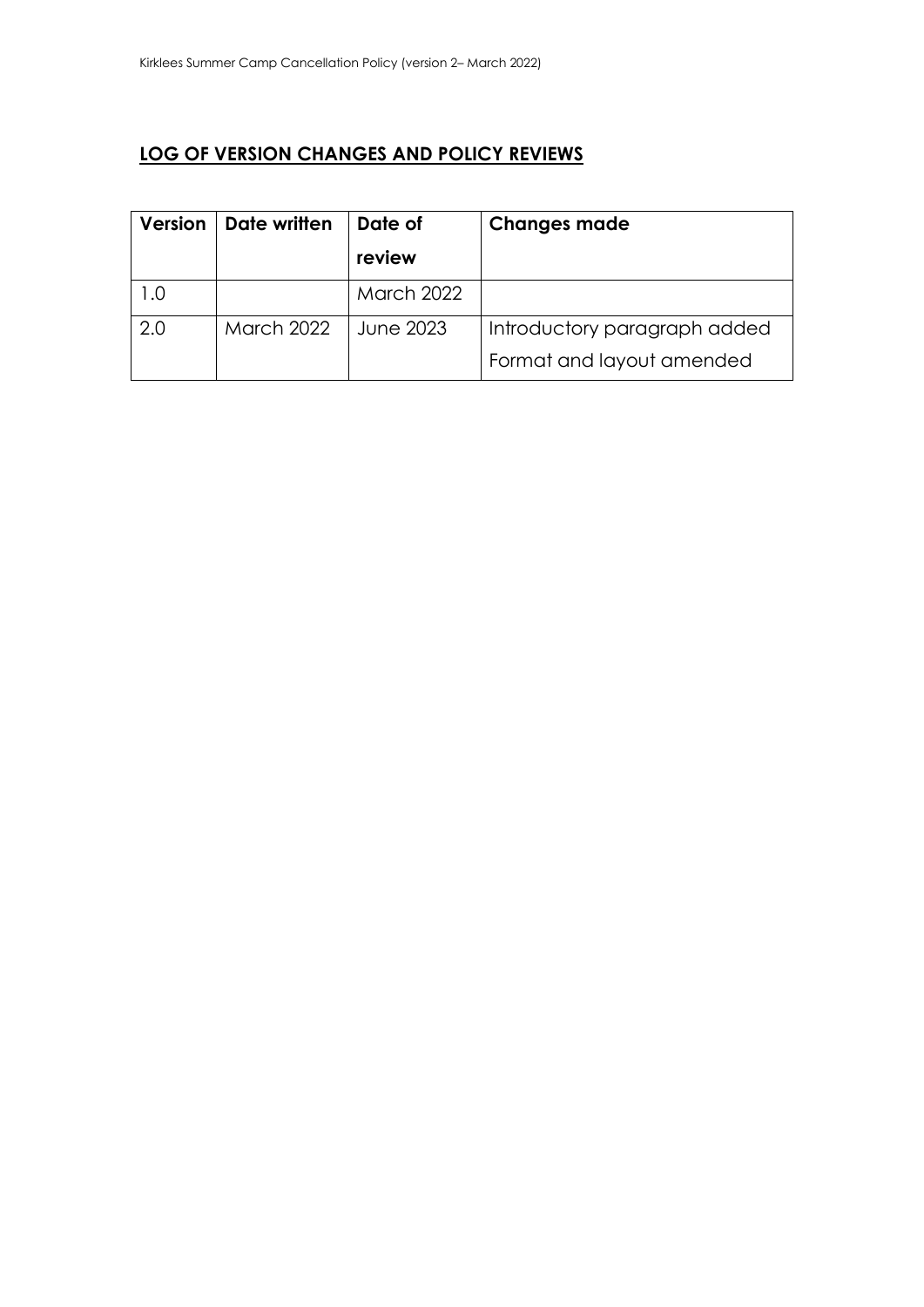### **1. Introduction**

We understand that sometimes situations arise that mean cancellations have to be made. We will endeavour to work with all parents/carers as much as possible whilst also prioritising the allocation of cancelled places to other children.

### **2. Main Principles**

- a) If you wish to cancel your booking please email us as soon as possible so that we can allocate the place to someone else. Our email address is [children@kirkleessummerplaycamp.com.](mailto:children@kirkleessummerplaycamp.com)
- b) If you cancel by **18 July 2022** we will give you a full refund.
- c) If you cancel **7 days before the start of your booking,** we will refund half of your payment.
- d) If you cancel **6 days or less before the start of your booking,** we will be unable to give you a refund as we will have insufficient time to refill the place.
- e) If your child is ill just before camp, please let us know and we will endeavour to book them on a later camp when they have recovered. If you wish to ask for a refund in these circumstances, please provide evidence of illness.
- f) Refunds will be made by paypal.

### **3. Cancelling of Camp**

- a) If we have to cancel due to Covid you will receive a full refund.
- b) On other very rare occasions we may need to cancel one or some of the camps. Cancellation is unlikely and we have only done this twice in the last 40 years. If we do need to cancel, we will contact you as soon as possible and offer a full refund or a place on another camp. This situation might be caused by:
	- i. Volunteer or children's sickness
	- ii. Severe weather
	- iii. A failure of utilities
	- iv. Insufficient bookings for the camp to be viable.